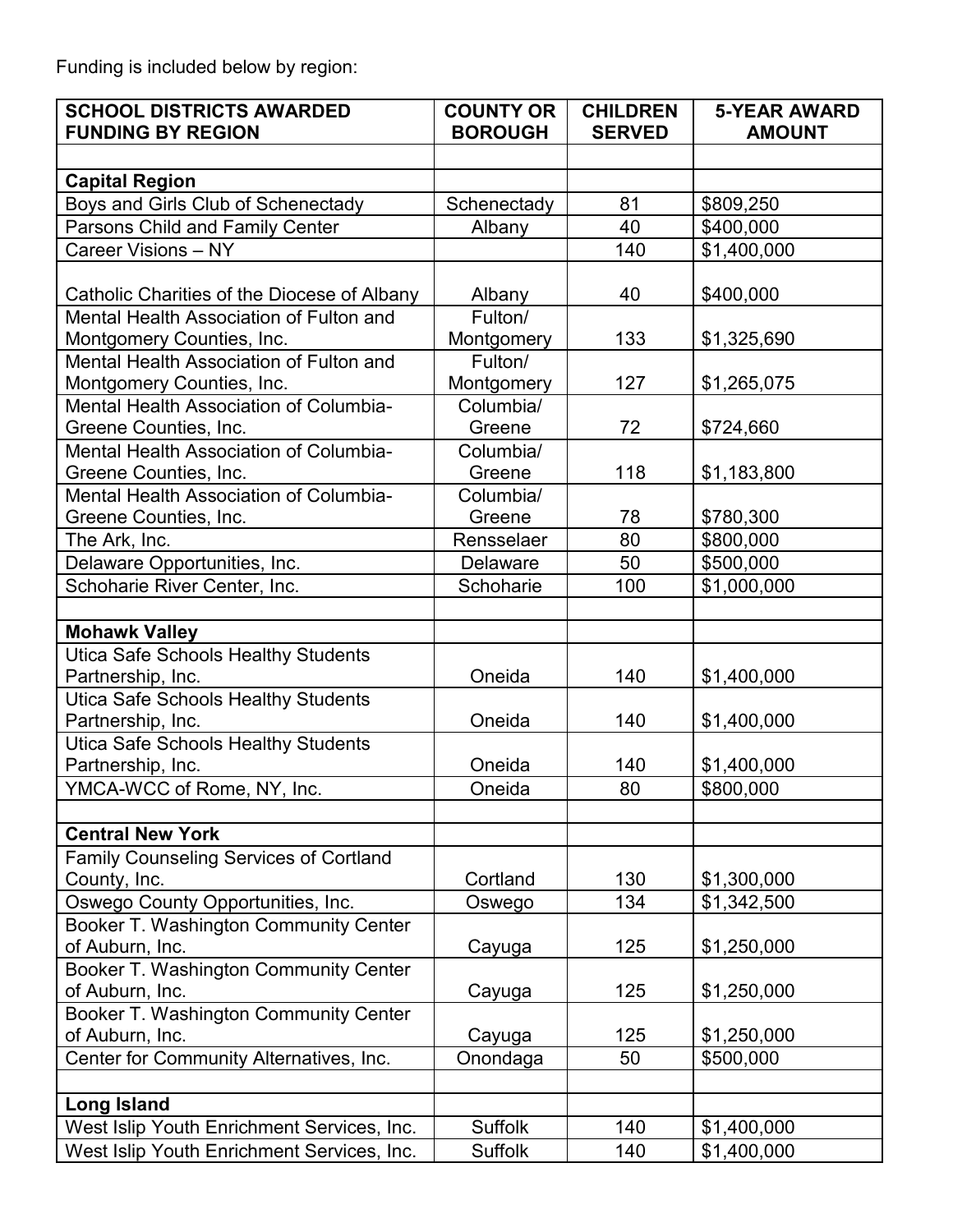| West Islip Youth Enrichment Services, Inc. | <b>Suffolk</b>  | 140 | \$1,400,000 |
|--------------------------------------------|-----------------|-----|-------------|
| Project Most, Inc.                         | <b>Suffolk</b>  | 140 | \$1,400,000 |
| Economic Opportunity Council of Suffolk,   |                 |     |             |
| Inc.                                       | <b>Suffolk</b>  | 140 | \$1,400,000 |
| Economic Opportunity Council of Suffolk,   |                 |     |             |
| Inc.                                       | <b>Suffolk</b>  | 140 | \$1,400,000 |
| Economic Opportunity Council of Suffolk,   |                 |     |             |
| Inc.                                       | Suffolk         | 140 | \$1,400,000 |
| <b>Family Residences and Essential</b>     |                 |     |             |
| Enterprises, Inc.                          | <b>Suffolk</b>  | 120 | \$1,200,000 |
| Young Men's Christian Association of Long  |                 |     |             |
| Island, Inc.                               | Nassau          | 140 | \$1,400,000 |
| Young Men's Christian Association of Long  |                 |     |             |
| Island, Inc.                               | <b>Suffolk</b>  | 140 | \$1,396,960 |
| Circulo De La Hispanidad                   | Nassau          | 140 | \$1,400,000 |
| Gateway Youth Outreach, Inc.               | Nassau          | 140 | \$1,396,690 |
| Gateway Youth Outreach, Inc.               | Nassau          | 140 | \$1,396,690 |
| Hispanic Brotherhood, Inc.                 | Nassau          | 28  | \$275,000   |
| Uniondale Community Council, Inc.          | Nassau          | 140 | \$1,400,000 |
| Espoir Youth Program, Inc.                 | Nassau          | 100 | \$1,000,000 |
|                                            |                 |     |             |
| <b>New York City</b>                       |                 |     |             |
| East Side House, Inc.                      | <b>Bronx</b>    | 140 | \$1,400,000 |
| The Sports and Arts in Schools             |                 |     |             |
| Foundation, Inc.                           | <b>Bronx</b>    | 140 | \$1,400,000 |
| The Sports and Arts in Schools             |                 |     |             |
| Foundation, Inc.                           | <b>Bronx</b>    | 140 | \$1,400,000 |
| DreamYard Project, Inc.                    | <b>Bronx</b>    | 140 | \$1,400,000 |
| New York Junior Tennis League              | <b>Bronx</b>    | 100 | \$1,000,000 |
| The Committee for Hispanic Children and    |                 |     |             |
| Families, Inc.                             | <b>Bronx</b>    | 140 | \$1,400,000 |
| Riverdale Neighborhood House, Inc.         | <b>Bronx</b>    | 100 | \$1,000,000 |
| Bronx House, Inc.                          | <b>Bronx</b>    | 140 | \$1,400,000 |
| The Kingsbridge Heights Community          |                 |     |             |
| Center, Inc.                               | <b>Bronx</b>    | 140 | \$1,400,000 |
| Women's Housing and Economic               |                 |     |             |
| <b>Development Corporation</b>             | <b>Bronx</b>    | 100 | \$1,000,000 |
| The Committee for Hispanic Children and    |                 |     |             |
| Families, Inc.                             | <b>Bronx</b>    | 140 | \$1,400,000 |
| Career Visions - NY                        | <b>Bronx</b>    | 140 | \$1,400,000 |
| Casita Maria, Inc.                         | <b>Bronx</b>    | 140 | \$1,400,000 |
| The Sports and Arts in Schools             |                 |     |             |
| Foundation, Inc.                           | <b>Brooklyn</b> | 140 | \$1,400,000 |
| <b>NIA Community Services Network</b>      | <b>Brooklyn</b> | 140 | \$1,400,000 |
| <b>NIA Community Services Network</b>      | <b>Brooklyn</b> | 140 | \$1,400,000 |
| RiseBoro Community Partnership, Inc.       | <b>Brooklyn</b> | 140 | \$1,400,000 |
| <b>United Lubavitcher Yeshivoth</b>        | <b>Brooklyn</b> | 95  | \$950,000   |
| <b>SCO Family of Services</b>              | <b>Brooklyn</b> | 140 | \$1,400,000 |
| Children of Promise, NYC                   | <b>Brooklyn</b> | 125 | \$1,250,000 |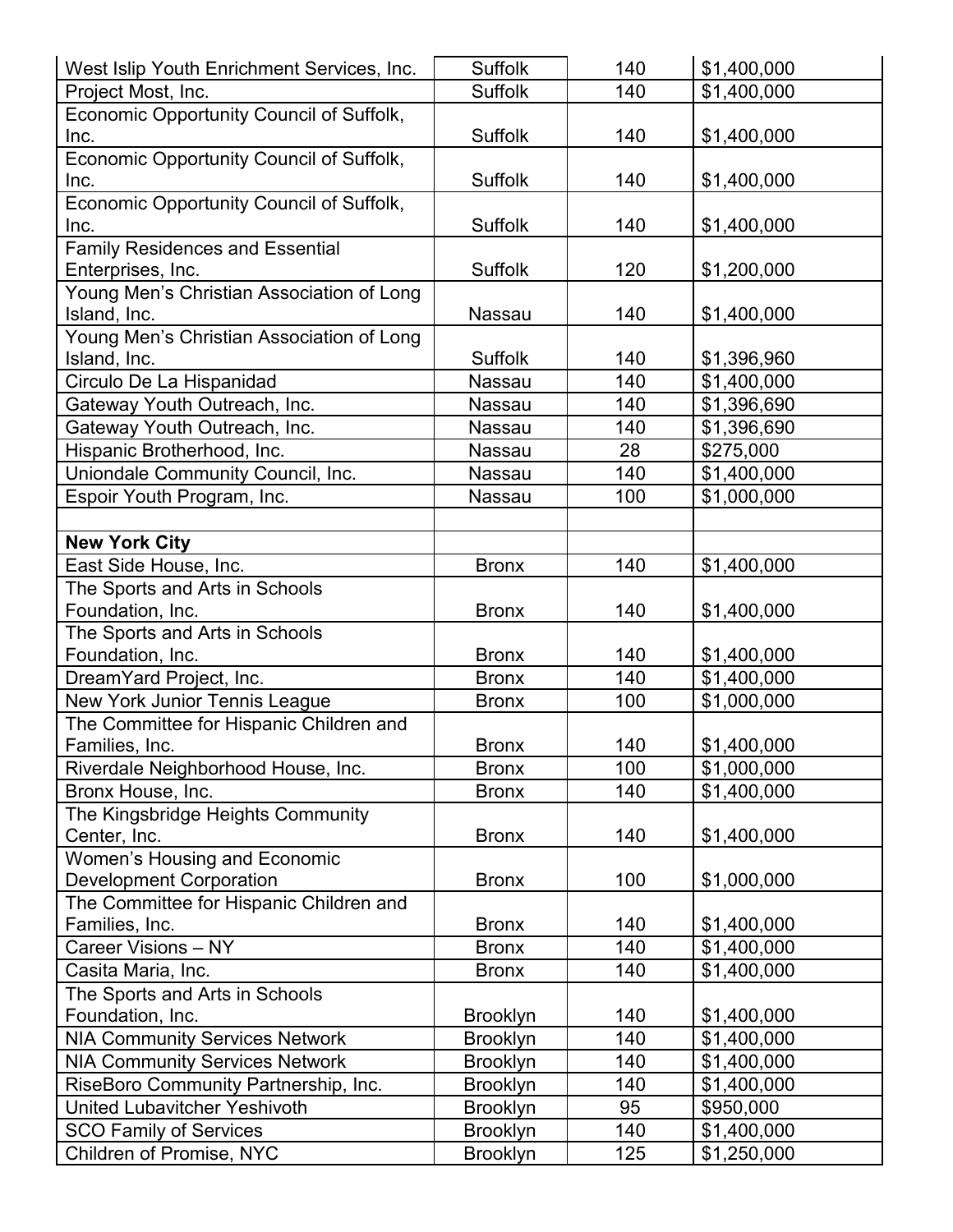| New York Junior Tennis League                    | <b>Brooklyn</b> | 100 | \$1,000,000 |
|--------------------------------------------------|-----------------|-----|-------------|
| New York Junior Tennis League                    | <b>Brooklyn</b> | 80  | \$800,000   |
| Grand Street Settlement, Inc.                    | <b>Brooklyn</b> | 100 | \$1,000,000 |
| <b>Cypress Hills Local Development</b>           |                 |     |             |
| Corporation                                      | <b>Brooklyn</b> | 100 | \$1,000,000 |
| Federation of Italian American Organization      |                 |     |             |
| of Brooklyn, Ltd.                                | <b>Brooklyn</b> | 95  | \$950,000   |
| St. Nick's Alliance Corp.                        | <b>Brooklyn</b> | 110 | \$1,100,000 |
| St. Nick's Alliance Corp.                        | <b>Brooklyn</b> | 140 | \$1,400,000 |
| <b>Good Shepherd Services</b>                    | <b>Brooklyn</b> | 75  | \$750,000   |
| <b>Good Shepherd Services</b>                    | <b>Brooklyn</b> | 140 | \$1,400,000 |
| <b>Good Shepherd Services</b>                    | <b>Brooklyn</b> | 110 | \$1,100,000 |
| <b>School Settlement Association Corporation</b> | <b>Brooklyn</b> | 140 | \$1,400,000 |
| Fresh Youth Initiatives, Inc.                    | Manhattan       | 130 | \$1,300,000 |
| <b>After-School All Stars</b>                    | Manhattan       | 140 | \$1,400,000 |
| <b>After-School All Stars</b>                    | Manhattan       | 140 | \$1,400,000 |
| Boys and Girls Club of Harlem                    | Manhattan       | 140 | \$1,400,000 |
| Boys and Girls Club of Harlem                    | Manhattan       | 140 | \$1,400,000 |
| Boys and Girls Club of Harlem                    | Manhattan       | 140 | \$1,400,000 |
| <b>Police Athletic League</b>                    | Manhattan       | 50  | \$500,000   |
| The Children's Aid Society                       | Manhattan       | 140 | \$1,400,000 |
| The Children's Aid Society                       | Manhattan       | 140 | \$1,400,000 |
| <b>Henry Street Settlement</b>                   | Manhattan       | 135 | \$1,350,000 |
| Inwood Community Services, Inc.                  | Manhattan       | 140 | \$1,400,000 |
| Roads to Success, Inc. Oasis Community           |                 |     |             |
| Corporation                                      | Manhattan       | 96  | \$956,020   |
| The Research Foundation of CUNY Hunter           |                 |     |             |
| College                                          | Manhattan       | 56  | \$560,060   |
| Educational Alliance, Inc.                       | Manhattan       | 140 | \$1,400,000 |
| Harlem Dowling-Westside Center for               |                 |     |             |
| <b>Children and Family Services</b>              | Manhattan       | 140 | \$1,400,000 |
| <b>Association to Benefit Children</b>           | Manhattan       | 80  | \$800,000   |
| Hetrick-Martin Institute, Inc.                   | Manhattan       | 63  | \$625,000   |
| The Grand Street Settlement, Inc.                | Manhattan       | 100 | \$1,000,000 |
| Immigrant Social Services, Inc.                  | Manhattan       | 52  | \$515,900   |
| Child Center of NY                               | Queens          | 140 | \$1,400,000 |
| Jacob A. Riis Neighborhood Settlement            | Queens          | 120 | \$1,200,000 |
| Jacob A. Riis Neighborhood Settlement            | Queens          | 120 | \$1,200,000 |
| <b>Queens Community House</b>                    | Queens          | 140 | \$1,400,000 |
| Queens Community House                           | Queens          | 140 | \$1,398,145 |
| Variety Boys and Girls Club of Queens, Inc.      | Queens          | 100 | \$1,000,000 |
| <b>NIA Community Services Network</b>            | Queens          | 140 | \$1,400,000 |
| Jewish Community Council of Greater              |                 |     |             |
| Coney Island                                     | Queens          | 95  | \$950,000   |
| <b>Child Center of New York</b>                  | Queens          | 140 | \$1,400,000 |
| South Asian Youth Action                         | Queens          | 100 | \$1,000,000 |
| Maspeth Town Hall, Inc.                          | Queens          | 140 | \$1,400,000 |
| Maspeth Town Hall, Inc.                          | Queens          | 140 | \$1,400,000 |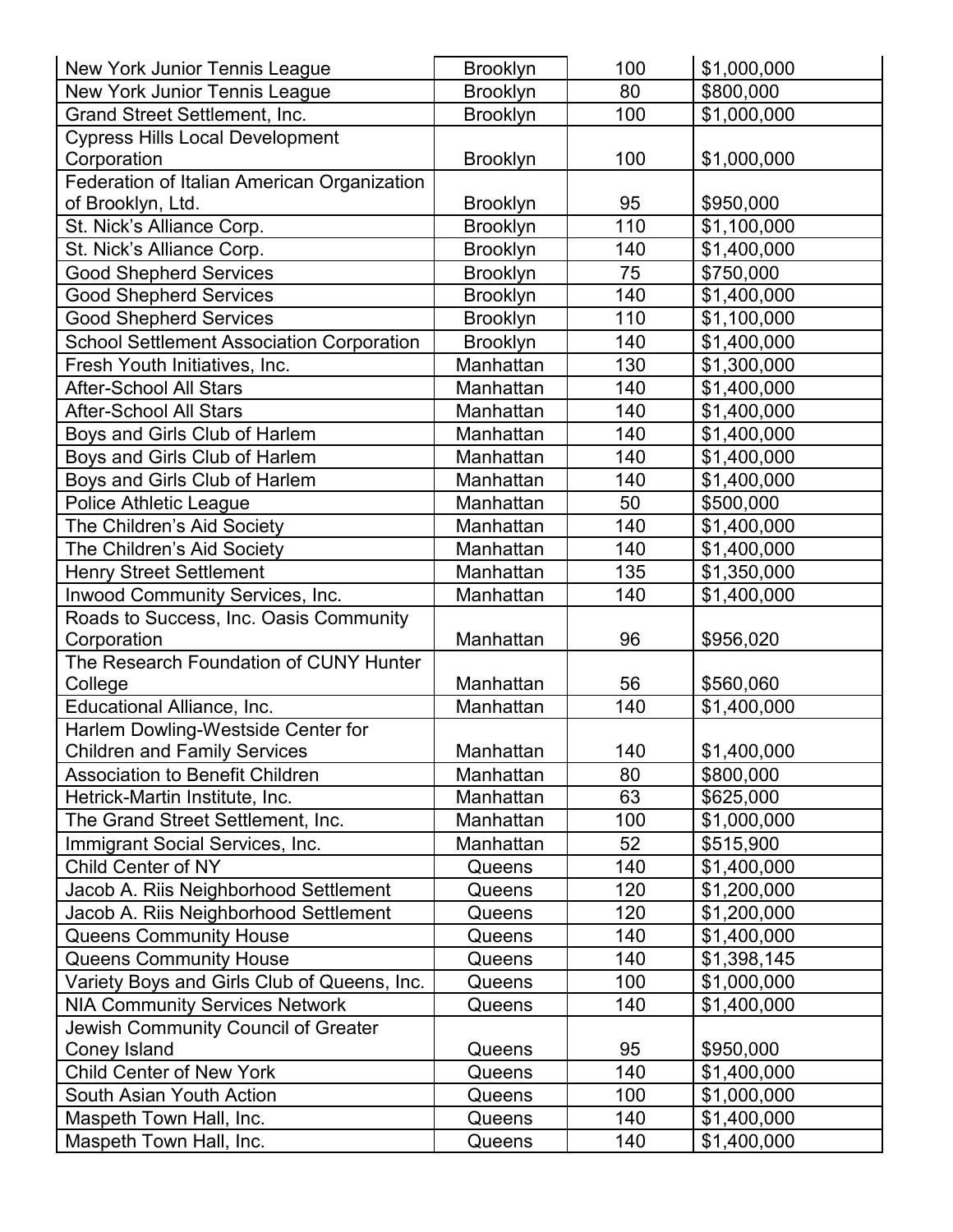| Maspeth Town Hall, Inc.                      | Queens          | 140             | \$1,400,000 |
|----------------------------------------------|-----------------|-----------------|-------------|
| <b>Police Athletic League</b>                | Richmond        | 140             | \$1,400,000 |
| New York Center for Interpersonal            |                 |                 |             |
| Development, Inc.                            | Richmond        | 140             | \$1,400,000 |
| New York Center for Interpersonal            |                 |                 |             |
| Development, Inc.                            | Richmond        | 140             | \$1,400,000 |
| Change for Kids, Inc.                        | Richmond        | 135             | \$1,350,000 |
|                                              |                 |                 |             |
| <b>Finger Lakes Region</b>                   |                 |                 |             |
| Wayne County Action Program, Inc.            | Wayne           | 110             | \$1,100,000 |
| Dansville Foursquare Church                  | Livingston      | 86              | \$863,990   |
| Rochester Area Community Foundation          |                 |                 |             |
| Initiatives                                  | Monroe          | 140             | \$1,400,000 |
| <b>YMCA of Greater Rochester</b>             | Monroe          | 80              | \$800,000   |
| The Community Place of Greater               |                 |                 |             |
| Rochester, Inc.                              | Monroe          | 40              | \$400,000   |
| <b>Family Service Society</b>                | Steuben         | $\overline{75}$ | \$750,000   |
| Baden Street Settlement of Rochester, Inc.   | Monroe          | 140             | \$1,400,000 |
| Living Word Temple of Restoration            | Monroe          | 60              | \$600,000   |
| Planned Parenthood of Central and            |                 |                 |             |
| Western NY, Inc.                             | Monroe          | 50              | \$499,490   |
| Glow Young Men's Christian Association,      | Genesee/        |                 |             |
| Inc.                                         | Livingston/     |                 |             |
|                                              | Orleans         | 70              | \$700,000   |
| Action for a Better Community, Inc.          | Monroe          | 100             | \$1,000,000 |
| Boys and Girls Club of Rochester, Inc.       | Monroe          | 139             | \$1,387,085 |
|                                              |                 |                 |             |
| <b>Hudson Valley Region</b>                  |                 |                 |             |
| Family Services, Inc.                        | <b>Dutchess</b> | 125             | \$1,250,000 |
| Boys and Girls Club of New Rochelle          | Westchester     | 100             | \$1,000,000 |
| Northeast Community Council, Inc.            | <b>Dutchess</b> | 74              | \$740,000   |
| Westhab, Inc.                                | Westchester     | 100             | \$1,000,000 |
| Port Chester Carver Center, Inc.             | Westchester     | 140             | \$1,400,000 |
| Boys and Girls Club of New Rochelle, Inc.    | Westchester     | 40              | \$400,000   |
| New Square Community Improvement             |                 |                 |             |
| Council, Inc.                                | Rockland        | 139             | \$1,387,500 |
| New Square Community Improvement             |                 |                 |             |
| Council, Inc.                                | Rockland        | 139             | \$1,387,500 |
| Nepperhan Community Center, Inc.             | Westchester     | 140             | \$1,400,000 |
| Family Services of Westchester, Inc.         | Westchester     | 110             | \$1,100,000 |
| <b>Family Service Society of Yonkers</b>     | Westchester     | 140             | \$1,400,000 |
| The Children's Village, Inc.                 | Westchester     | 100             | \$1,000,000 |
| Comprehensive Action Model for Peekskill,    |                 |                 |             |
| Inc.                                         | Westchester     | 58              | \$584,375   |
| <b>Extension Service Associations of New</b> |                 |                 |             |
| <b>York State - Cooperative Extension</b>    |                 |                 |             |
| <b>Association of Ulster County</b>          | <b>Ulster</b>   | 54              | \$544,750   |
| Boys Club of Mount Kisco, Inc.               | Westchester     | 140             | \$1,400,000 |
|                                              |                 |                 |             |